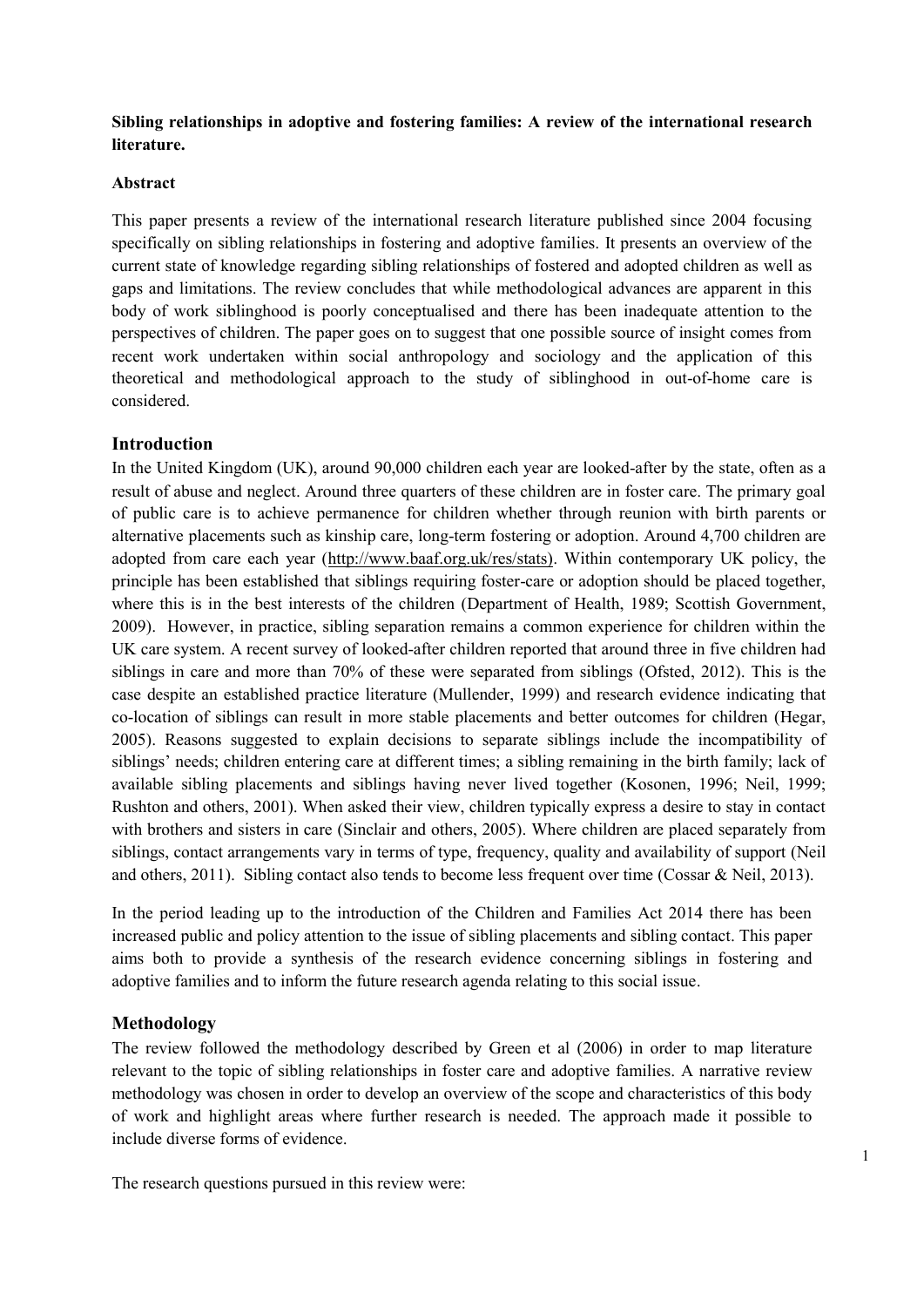- a) How is siblinghood conceptualised in research of siblings in foster care and adoption?
- b) What is known about the outcomes and experiences of siblings placed in foster care or adoptive families?
- c) What are the opportunities for further development of research in this area?

Searches to identify relevant publications were initially conducted using Searcher, a discovery service that allows concurrent searches across more than 90 databases. A further search was then conducted using Scopus, the biggest abstract and citation database for peer-reviewed literature. Terms searched within titles and abstracts included sibling\* combined with the terms foster\*, adopt\*, looked-after, placement, care and out-of-home. Searches were restricted to English language and peer-reviewed publications from January 2005 to September 2014, when the search was conducted. The 2005 date was chosen in order to build on the widely cited review undertaken by Hegar (2005). In addition, an advanced search of Google Scholar was also undertaken and the reference lists of identified papers were consulted.

A total of 416 papers were identified by Searcher. Duplicates were removed (n=245) and the remaining papers were screened using the title and, where necessary, the abstract. Non-empirical papers, clinical case studies, theses and dissertations, papers solely concerned with kinship care, residential care, health care or parental care were excluded as were papers concerned with international adoption. Papers that reported estranged siblings' reunions in adulthood were also excluded as the focus of this review was on children's relationships. This resulted in 14 papers. Scopus identified 381 papers. Following removal of duplicates and screening, an additional 3 papers were identified that met the inclusion criteria. Google Scholar identified a monograph and a further four papers. These tended to be the most recent papers including those available electronically only. No additional papers were identified from reference lists. A total of 22 items were included in the final review.

A proforma was developed to systematically extract and record data from each text within Excel. Features of papers that were charted as part of the review process included details of authorship, date and site of publication, study topic, design and geographical context, the population studied and sampling strategy, definitions and measurements used and theoretical approaches taken as well as key findings.

#### **Findings**

The majority of the 22 studies included were conducted in the US. There were four UK studies and one Australian, one Israeli, one Swedish and one Norwegian study. Twelve of the studies were studies of placement, wellbeing or relationship outcomes using cross-sectional, retrospective or prospective designs. One case control study of a specialist sibling service and one randomised controlled trail of a foster care intervention were included. Seven studies reported sibling placement experiences and used a qualitative  $(n=6)$  or mixed methods  $(n=1)$  approach. One methodological study is also reported. The findings are presented thematically, themes having been developed inductively through the review process.

#### *Conceptualising 'sibling placement' and 'sibling'*

Both 'sibling' and 'sibling placement' were variously defined in studies. Tarren-Sweeney and Hazell (2005) use two categories of sibling placement, that is, co- resident or separated sibling placements. Co-resident placements were defined as those where a child is residing with at least one full or half biological sibling. They may or may not be residing with a fully intact sibling group. Separated sibling placements were defined as those where a child is separated from all of their full or half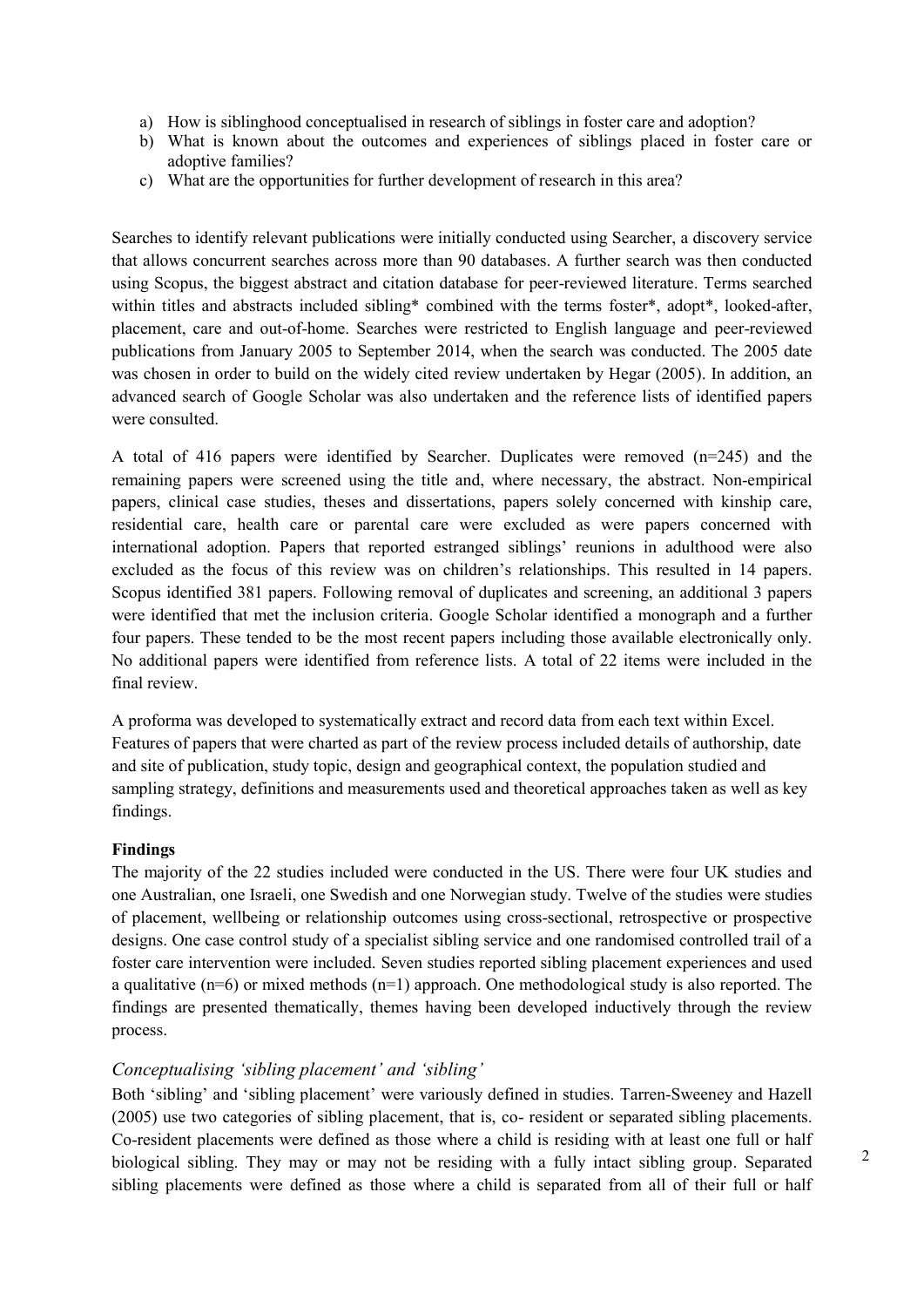biological siblings, whether these siblings reside with birth parents or in an alternate care placement. Rast and Rast (2014) also refer to two categories of sibling placement, that is, placement with at least one sibling and placement with all siblings. Wulczyn and Zimmerman (2005) and Albert and King (2008) categorise sibling placements as intact, that is, all looked-after children in the sibling group are placed together in the same home; partially intact, where at least two siblings in care are placed together in the same home, but others are placed elsewhere; and completely separated. Similarly, Hegar and Rosenthal (2011), building on the work of Wedge and Mantle (1991), make the same distinction using slightly different terms, that is, they refer to sibling placements that are together, separated or splintered. Leathers' (2005) definition attempts to account for changes over time and categorises placements on the basis of whether siblings were placed together for an entire foster care episode, for part of the episode, or were never together during an episode of care. Linares et al (2007) similarly focused on stability of placement and compared placements in which siblings are continuously together, apart or disrupted.

The definition of a sibling placement necessarily relies on certain assumptions about what constitutes a sibling. However, in several studies, both qualitative and quantitative, the term sibling was undefined or references were made to full and half siblings without further explanation. Four of the studies relied wholly or partly on administrative data and, therefore, the definition of a sibling was predetermined by the practices surrounding data recording (Albert & King, 2008; Leathers, 2005; Webster and others, 2005; Wulczyn & Zimmerman, 2005). This resulted in certain categories of full or half-sibling being more likely to be captured than others, particularly maternal siblings and those with a history of shared residence, whereas, paternal siblings or non-co-resident siblings were often excluded. Other limitations of administrative data highlighted included the tendency for siblings outside of the care system to be excluded (Wulczyn & Zimmerman, 2005) and relationships between children in out-of-home care and those subsequently born into birth families to go unacknowledged (Leathers*.*, 2005). One of the papers reviewed was a methodological paper that examined the consequences of different sibling classification systems in terms of how comprehensively sibling relationships were identified (Lery and others, 2005). The starting point for this study was the California Welfare and Institutions Code definition of sibling, that is, "a child related to another person by blood, adoption, or affinity through a common legal or biological parent" (Lery and others, 2005, p.784). The study compared four methods of identifying siblings, namely, the child method, maternal method, paternal method and removal address method. They found that a more comprehensive range of sibling relationships were identified where multiple strategies were used increasing the possibility for children to be placed with one or more of their siblings.

The status of sibling-like relationships, such as foster siblings and adoptive siblings, was frequently ambiguous in outcomes studies. Where these relationships were referred to explicitly they were typically excluded from definitions of a sibling. Hegar and Rosenthal's (2011) study was unique among outcomes studies in that it relied on children's own definitions of who was or was not a sibling living elsewhere. Children were asked if they have "real siblings who do not live with you?" in the expectation that they would include biological, adoptive, foster siblings and also potentially cousins if the child felt these were "real" sibling-like relationships. Some qualitative studies concerned with experiences of sibling relationships of fostered and adopted children embraced a more inclusive definition of sibship encompassing biologically related and non-biological related siblings, those placed with and outwith the family of origin and those born before or subsequent to a foster or adoptive placement (Angel, 2014; Cossar & Neil, 2013). However, such inclusive definitions were not always built into the study design or sampling strategy and instead were in some cases part of a post hoc analysis (Cossar & Neil, 2013; Hollows & Nelson, 2006). One qualitative study specifically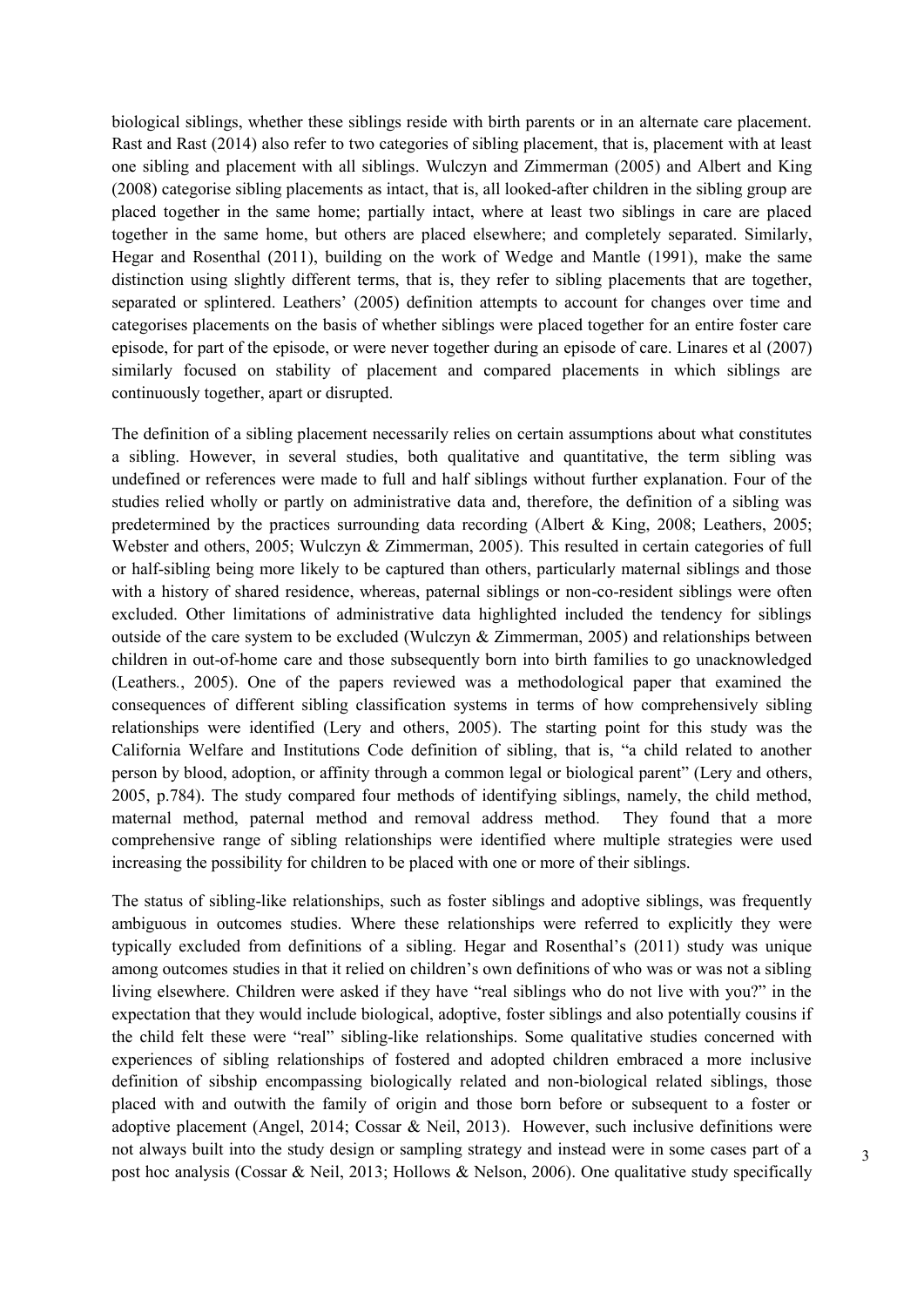sampled on the basis of non-biological sibship focussing on adoptive siblings' varying experiences of post adoption contact with birth family members (Berge and others, 2006).

# *Sibling placement stability*

Hegar (2005) concluded that sibling placements are as stable or more stable than placements of single children or separated siblings. The evidence published since 2004 broadly supports this conclusion. For example, Tarren-Sweeney and Hazell (2005) found that children living with at least one of their siblings experienced similar placement stability to children separated from all of their siblings. Leathers (2005) compared siblings placed together for an entire foster care episode, for part of an episode of care, or never placed together during the episode of care and found that sibling group integrity was associated with placement stability. Some notable gender differences have also emerged. For example, Tarren-Sweeney and Hazell (2005) found that girls' placements in particular, were more stable when in co-resident as opposed to separated placements.

Attention has also been paid to the relationship between child/carer relationships and placement stability and sibling closeness and stability. Tarren-Sweeney and Sweeney (2005) reported that partially intact placements were associated with greater child/carer closeness than split placements. Leathers (2005) also examined factors that could increase the risk of placement disruption for young people in care who experience separations from all of their siblings and found that lack of integration or a sense of belonging within their foster family appeared to be a significant risk factor. This was particularly the case for adolescents who had previously been placed with siblings and later separated. In the same study, behaviour problems did not account for the increased risk of placement disruption. Linares et al (2007) report that intact placements were associated with closer relationships between siblings and mutually supportive roles. Sibling conflict has also been a source of concern as a potential cause of poor placement experiences and potential disruptions (Linares, 2006). However, it appears that this is not an inevitable outcome as it has been demonstrated that carer-led interventions can reduce sibling conflict in foster care (Linares, 2014).

While the evidence supports the conclusion that sibling placements are as stable as, or more stable than placements of single children or separated siblings it is important to note that placement moves are a common feature of children's experience. Wulczyn and Zimmerman's (2005) analysis of children's experiences over a four-year period showed some sharp variations in the placement of siblings with around half of siblings completely separated at entry to care being fully reunited in care at a later point. Longer stays in care increased the likelihood of joint placement at some future point. However, reunion was not consistently achieved as 73% of partially intact siblings groups at entry into care remained partially or completely separated at 48 months, and of those completely separated at entry, almost half remained either partially or completely separated. One in five intact placements became partially or fully separated.

# *Sibling placement and wellbeing or adjustment*

Hegar's second major conclusion in 2005 was that children do as well or better when placed with brothers and sisters. Again, this is largely supported by the research that has since been conducted. There is some evidence that co-placement of siblings and positive sibling relationships are protective of mental health and wellbeing (Tarren-Sweeney & Hazell, 2005; Wojciak and others, 2013). While Hegar and Rosenthal (2011) found that placement status was not associated with behavioural problems as reported by parents or young people, siblings placed together achieved higher academic performance than siblings in split or splintered groups. Those in splintered placements also expressed more positive feelings of closeness to carers and foster family members than those in split placements.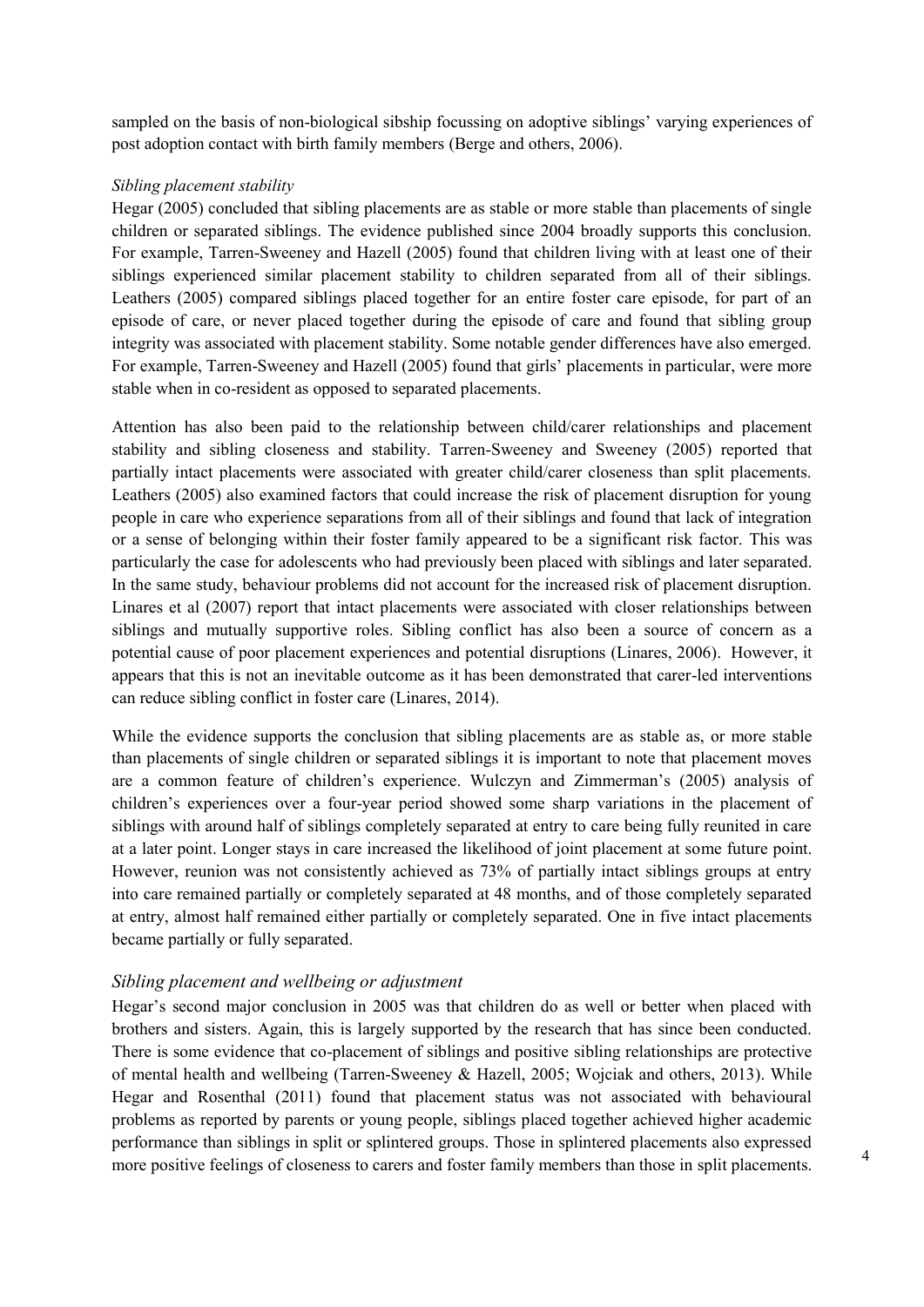Hegar and Rosenthal (2011) concluded that there were few differences between placement types but where these were found they suggested that placements together or partially together were preferable to split placements. In a study of adoption of large sibling groups, Saunders and Selwyn's (2011) reported that only a small number of families were experiencing major problems. In these instances, placement stress was more closely associated with the number of siblings with difficulties than the severity of a child's difficulties.

Some important findings relating to gender and mental health were noted by Tarren- Sweeney and Hazell (2005). They report no significant differences in the mental health of boys residing with one or more biological siblings when compared to boys separated from all of their siblings. However, girls separated from all of their siblings had significantly poorer mental health and poorer peer relationships than girls residing with at least one sibling (Tarren- Sweeney and Hazell, 2005). Conversely, girls living with siblings had significantly lower problem scores than separated girls, demonstrated less pseudo-mature interpersonal behaviour and were reported to have better peer relationships. Tarren-Sweeney and Hazell (2005) point out that direction of causality cannot be determined, that is, whether poor mental health leads to separation or separation leads to poor mental health and whether good mental health leads to stability of joint placements or vice versa.

Lundstrom and Sallnas (2012) examined the 'psychosomatic status' of children in out-of-home care and separated from siblings and found no evidence that sibling contact impacts either positively or negatively to any significant degree on problems such as headache, stomach pain, sleep problems and stress. They did, however, find that around half of separated siblings desired more contact with each other and make the case for a rights-based approach to decision-making regarding contact which pays attention to children's wishes. Lundstrom and Sallnas (2012) also found that girls were more dissatisfied with contact arrangements than boys with about two-thirds of girls wanting more contact with their siblings in contrast to two-fifths of the boys.

In an adolescent foster care population Wojciak et al (2013) found that positive sibling relationships were protective, mediating the effect of trauma and development of internalizing symptoms such as depression, anxiety and withdrawal. A positive sibling relationship was defined as one where there were positive perceptions of the relationship, a desire for more contact with the sibling and more frequent face-to-face contact with the sibling (Wojciak and others, 2013). This protective effect mirrors that found in studies among the general population of siblings (Soli and others, 2009).

Concerns persist regarding the impact of placement disruption or subsequent separation of siblings on child wellbeing. Linares et al (2007) conclude that where behaviour problems are low and sibling warmth high, disruption is detrimental to wellbeing. Where behaviour problems and sibling conflict are high, disruption can lead to improvements in wellbeing.

## *Sibling placement and permanence*

A small number of studies of outcomes of sibling placements have focused on the likelihood of children achieving permanency following a period of foster care. These studies have suggested that exits to forms of permanency such as adoption and guardianship are more likely where siblings are placed together (Albert & King, 2008; Leathers, 2005). Leathers (2005) found that children consistently placed alone or with a history of placement with siblings followed by a lone placement were significantly less likely to exit to adoption or guardianship.

There is also some evidence that sibling co-residence while in foster care contributes to greater chance of reunification with family of origin (Albert & King, 2008; Webster and others, 2005). Webster et al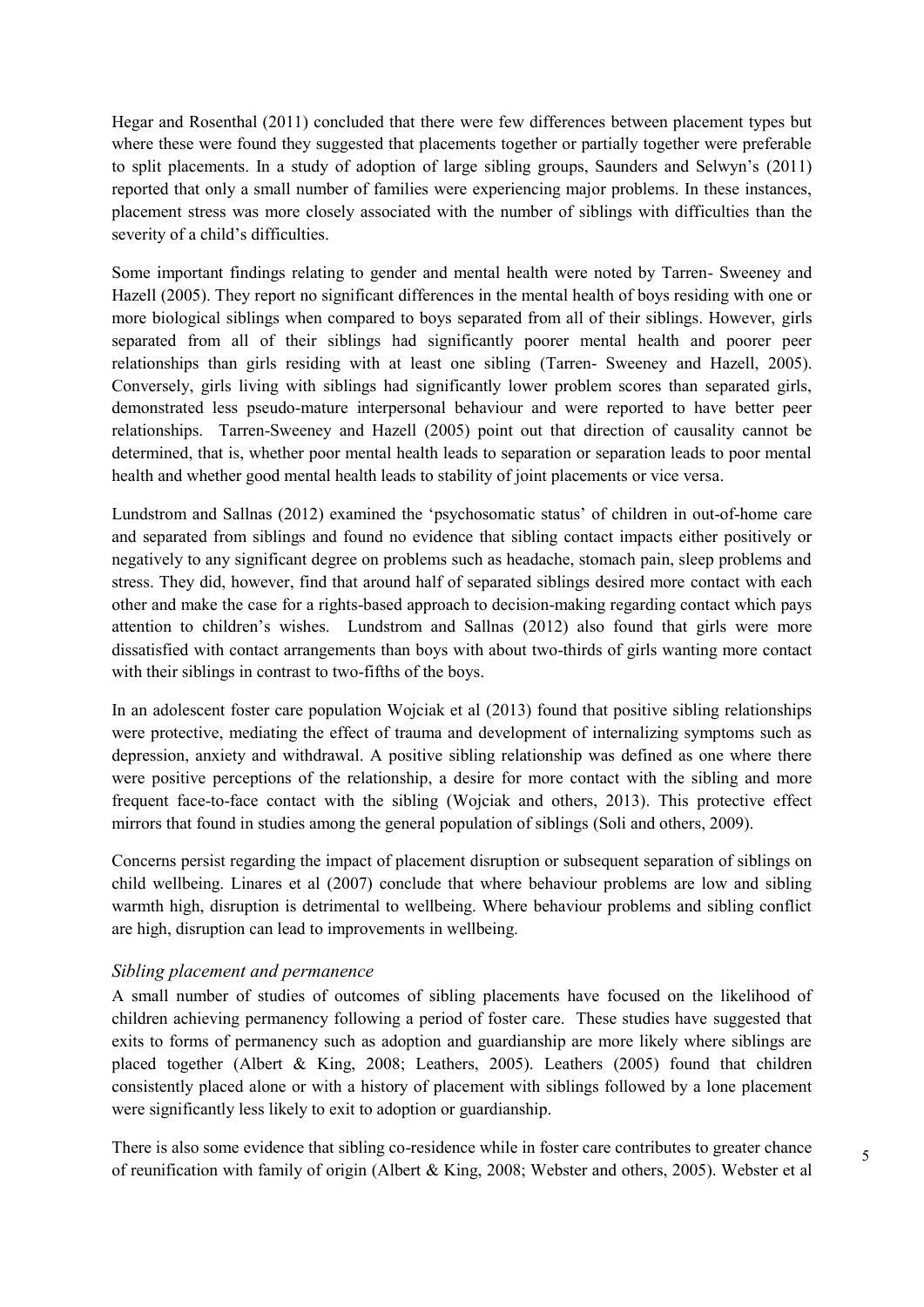(2005) looked specifically at outcomes for children 12 months after first entering care and found a two fold increase in the likelihood of reunification where all siblings were placed initially in the same home and almost one-third greater odds of reunification for children placed with at least one other sibling compared to children not placed with their siblings. They note that the size of the sibling group was not a significant factor. It appears that where an intact placement is not possible, a partially intact placement creates more likelihood of reunification with primary caretakers than total separation of siblings (Albert & King, 2008; Webster and others, 2005). Such outcomes also appear to be time sensitive with reunification more likely prior to the  $8<sup>th</sup>$  month and after the  $12<sup>th</sup>$  month in foster care (Albert & King, 2008).

### *The nature or quality of sibling relationships of children in foster care and adoption*

The fluid nature of sibling relationships, that is, the varying significance or meaning of relationships at different points in time and in different contexts was a theme that recurred in studies. Angel's (2014) work suggested that connections to biological siblings can retain significance even when in separate households or where a sibling remains in the birth family but that a 'mutual sense of belonging and care' was not universal across all sibling relationships. This fluidity of the meaning of family relationships was also evident in Berge et al's (2006) study of contact between birth and adoptive families. Berge et al (2006) found that crossover contact, that is, an adoptive sibling being included in the contact arrangement between their adoptive brother or sister and that sibling's biological relative, was common and unproblematic. Where only one sibling had contact the other sibling often looked forward to contact and considered their siblings' birth mother as a friend. Where crossover contact occurred, conversations about adoption were seen as a vehicle to closeness between adopted siblings. One of the studies reviewed focused on sibling closeness in biological compared to adoptive families, relating this to wellbeing (Samek & Rueter, 2011). The study hypothesized that closeness (emotional and behavioural) between siblings would be different in biologically and nonbiologically related families. They found no differences in emotional closeness but less behavioural closeness for adoptive siblings. The importance of sibling-like relationships such as relationships between foster siblings was reported in some qualitative studies (Angel, 2014; James and others, 2008) though when measured there was some evidence of less warmth or closeness expressed by birth children of foster carers towards foster children than towards biologically-related siblings (Mosek, 2014).

Some studies have emphasized the trauma experienced by siblings who become looked-after and enter foster care and/or adoption. Adopting a psychotherapeutic perspective, Hindle (2007) describes children's experiences of fear and loss in relation to sibling relationships and concluded that adults can under-estimate the meaning attached to sibling relationships by children when making placement decisions. Cossar and Neil (2013) also stress the need to address children's feelings of loss when separated from siblings.

The quality of formal contact arrangements between siblings has also been the focus of some research. Cossar and Neil (2013) have described the complexity of sibling networks for many children who are fostered or adopted from care in terms of the number of connections, range of ages, placements and geographical locations of siblings, and the range of contact arrangements that may be in place. They identify the negotiation of family boundaries as a key task for family members where there is sibling contact that brings together adoptive and birth families and identify priorities for professionals including paying attention to 'how' contact is done, planning contact, supporting open communication and understanding children's perspectives. James et al (2008) identified a number of conditions that appear to influence the development and maintenance of contact between siblings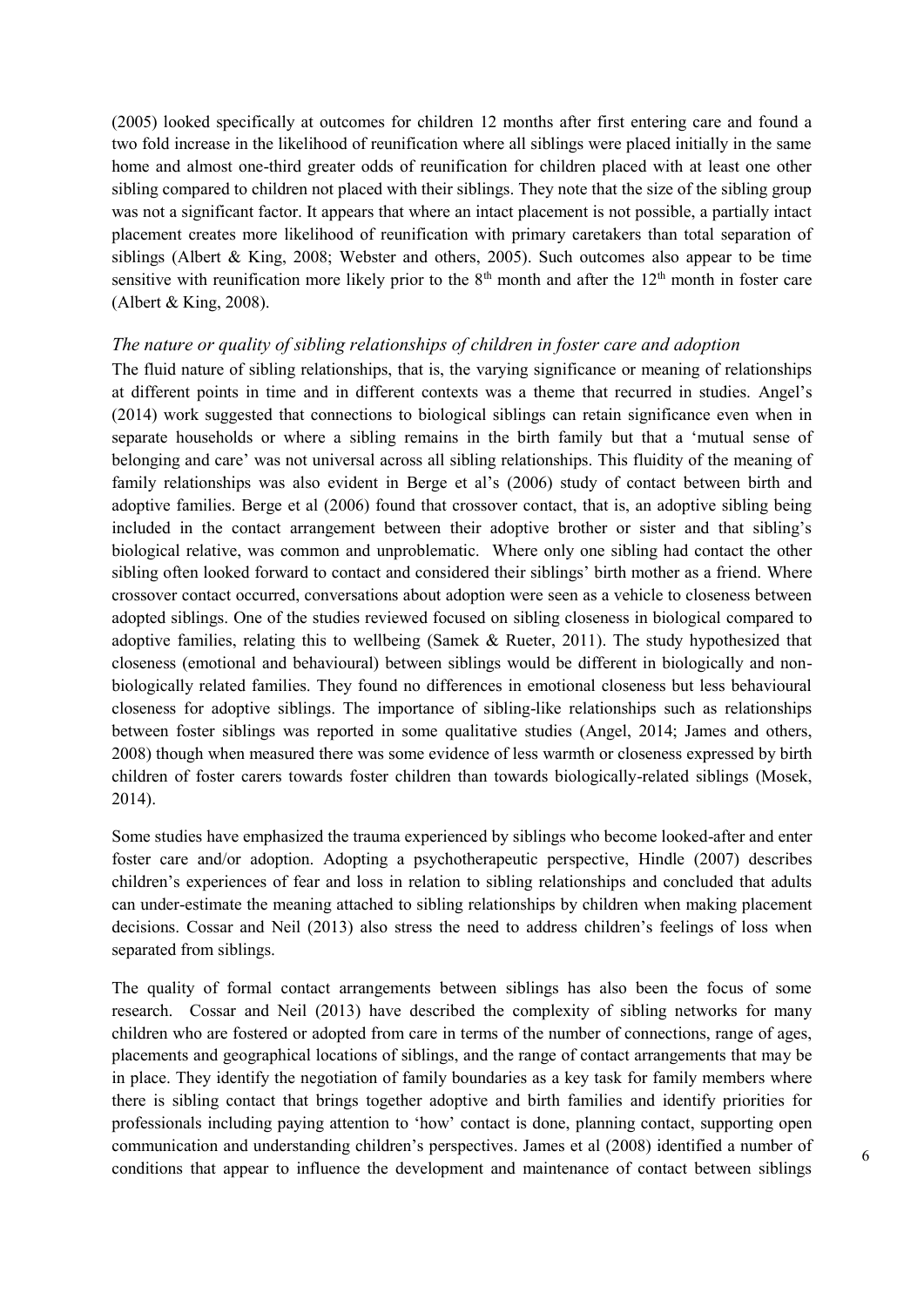including children's current living situations, placement histories and caregivers' experiences and perceptions of the feasibility and desirability of sibling contact and the sibling relationship. Children's desire for more sibling contact is also reported (Lundstrom and Sallnas, 2012).

## *The adequacy of professional practices and carer support*

Some concerns regarding the ability of professional practices to adequately address issues related to sibling relationships and placement decisions were evident (Hindle, 2007; James and others, 2008). Hollows & Nelson's (2006) study of professional judgement making in relation to the placement of large sibling groups (four children or more), concluded that there needs to be a move away from the application of universal answers applied to sibling placement decisions in the name of equality and based on an ideal of the 'least detrimental alternative'. Instead they suggest that deeper consideration needs to be given to the needs of both individuals and the group led by an ideal of equity or moral justice. A controlled trial of a specialist sibling foster care service in the US reported that siblings receiving the service were more likely to be placed within county, to have fewer placement moves and to achieve permanence more quickly than children receiving a standard foster care service. The specialist service was also shown to be more cost-effective than the standard service (Rast & Rast, 2014). The importance of support for carers has also been highlighted. Carers' belief in the desirability of contact has been identified as a key contributor to contact success (James and others, 2008) and placement success is influenced by adopters' tenacity, confidence, single-mindedness, optimism and resilience (Saunders & Selwyn, 2011).

### **Discussion**

The evidence presented supports the importance of continued efforts by policy makers and practitioners to develop and maintain sibling placements and nurture positive sibling relationships where these are in the best interests of children. There is less certainty regarding how this should be achieved in the face of significant challenges. In order to address this agenda some future directions for research are suggested.

The publications reviewed provide evidence of some methodological advancement within this body of work over the last ten years including the use of more sophisticated statistical analyses such as logistic regression, survival analysis and generalised estimating equations (Albert & King, 2008; Webster and others, 2005; Wulczyn & Zimmerman, 2005). The use of controlled trials (Rast & Rast 2014) and RCTs (Linares et al, 2014) are also innovative given the methodological and ethical challenges associated with such designs. There has been some movement away, within outcome studies, from snapshop to longitudinal designs (Wulczyn  $\&$  Zimmerman, 2005) and from retrospective to prospective designs (Albert & King, 2008; Leathers, 2005; Linares and others, 2007; Tarren-Sweeney & Hazell 2005). That said, some limitations must also be noted. The focus of this body of research has been predominantly on associations between placement status and child or placement outcomes with less attention given to associations between the quality of sibling relationships and child outcomes. This suggests a system-centric rather than child-centric research agenda. Qualitative studies uncover to some degree the complexity of children's family relationships and family lives. However, the body of work is small and limited in range and so does not fully convey a sense of the temporal and contextual aspects of siblinghood. There is also a notable lack of inductive theory building from these qualitative studies. The lack of attention to the child's perspective across study designs is a concern, particularly given the widespread adoption of the United Nations (1989) Convention on the Rights of the Child across jurisdictions in which these studies were conducted.

One notable feature of some, though not all, of the research reviewed is the lack of explicit reference to theory. Instead this is implied through the use of particular concepts or certain methodological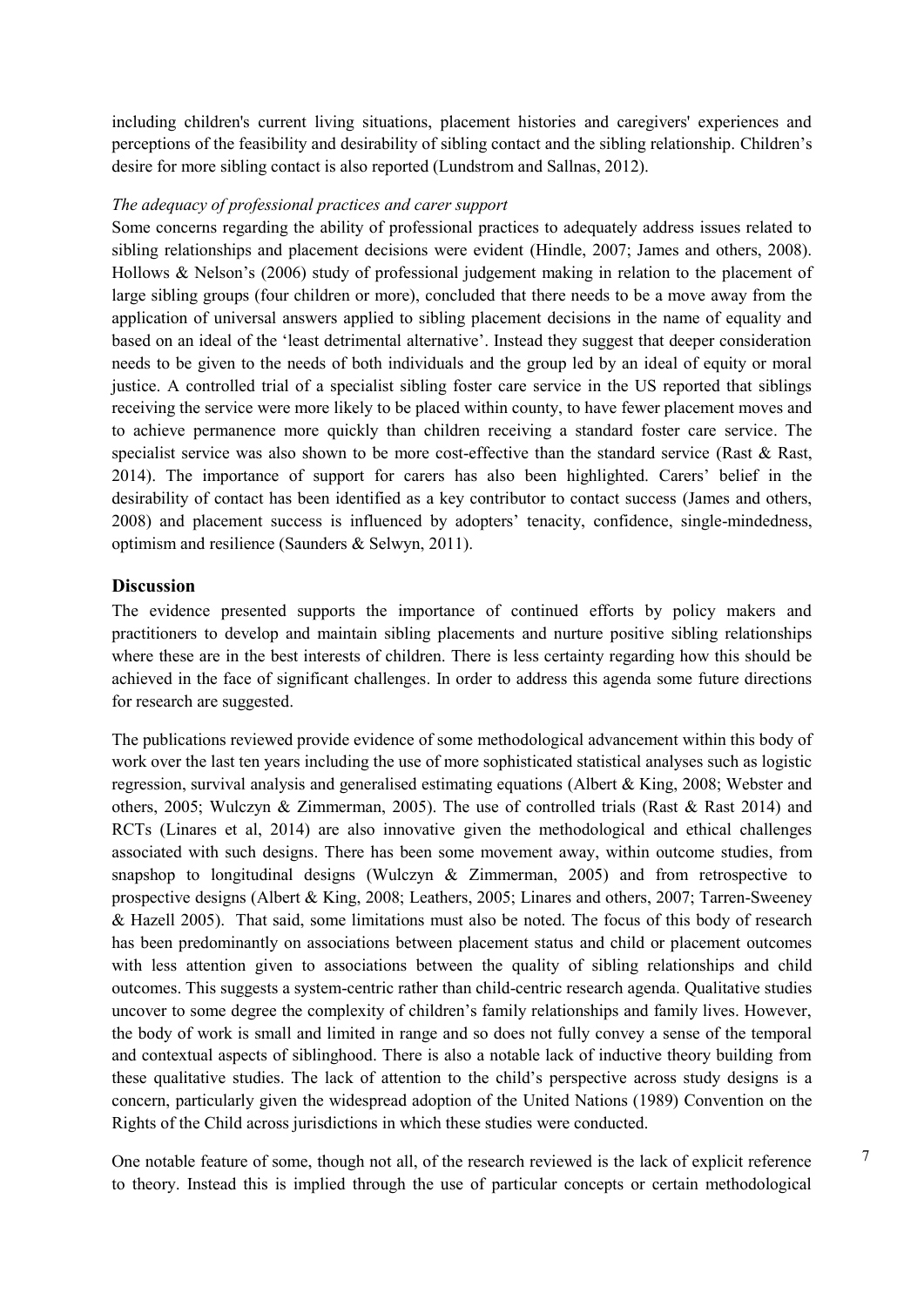decisions. For example, Tarren-Sweeney and Hazell (2005) compared stability of co-resident and separated sibling placements, the former being those where a child is residing with *at least one* full or half biological sibling but may or may not be residing with all siblings. Separated sibling placements were defined as those where a child is separated from *all* of their full or half biological siblings. In contrast, Hegar and Rosenthal (2011) used the categories together, separated or splintered. Each of these definitions makes assumptions about the nature of sibling relationships yet no reference is made to current theoretical understandings of sibship. The importance of sibling-like relationships is widely acknowledged in several studies and inattention to such relationships is often raised as a limitation of current research. However, the theoretical underpinnings for such a position go unexplored and instead the default theory privileges genetic relatedness.

Recent theoretical and methodological developments within the disciplines of anthropology and sociology could potentially provide opportunities to better understand the sibling relationships of children in foster care and adoptive placements bringing both an etic orientation and conceptual innovation. Thelen et al (2013) explore the varying significance of sibling relationships differentiating sibship through shared parentage, sibship through shared experience and sibship through exchange and care. They move away from simple binary definitions of sibling relationships as protective or risky and emphasise the significance of both the unifying and differentiating aspects of the sibling experience (Thelen and others, 2013). Carsten (2013) also describes sibling relationships as simultaneously close/distant, similar/distinct, equal/hierarchical, reciprocal/competitive and highlights the importance of memory, continuity and intergenerational obligation in shaping sibling relationships. Edwards et al's (2005) study of sibling relationships brings to the fore childhood agency. Emphasis is given to the range of resources or capital that flows between siblings and the ability of children to resist and subvert social expectations associated with sibling age and birth order. The changing nature of care provided and how it is perceived across time and place is also foregrounded. Such conceptualisations have yet to be explored within the context of sibling relationships of children in foster care and adoptive families. Given that children in foster care or adoptive placements will have had very particular experiences of family relationships it cannot be assumed that these theories will have explanatory power within this context. For example, the majority of children in foster care and many of the children who go on to be adopted will have experienced abuse or neglect within their birth family. In some cases the source of abuse or exploitation may have been a sibling. These children will also have experienced the interventions of statutory child protection services in family life and this may influence how family relationships are constructed and practiced. Infant adoption is also still a common practice in the US and this may again provide a particular context for family relationships that requires particular theoretical attention. Despite or perhaps because of such complexities, these concepts offer a rich, and as yet largely untapped, resource for the analysis of sibling relationships of children who have experienced foster care or adoption following maltreatment. This sociological/anthropological approach has been applied fruitfully to the study of adoptive kinship (Jones & Hackett, 2011).

#### **Conclusions and implications for future research**

This narrative review has led to a number of new insights, particularly in relation to the ways in which sibling relationships and placements are conceptualised. Such a review method is, by necessity, broad and a more systematic interrogation of specific research questions relating to particular substantive topics would be valuable. The search and selection process for this review revealed a number of topics that could be the focus of such reviews. For example, publications focussing on placement disruption and post-placement contact, while not focusing primarily on siblings, often make reference to sibling issues. A separate review of this evidence would, therefore, be valuable. Although the focus of this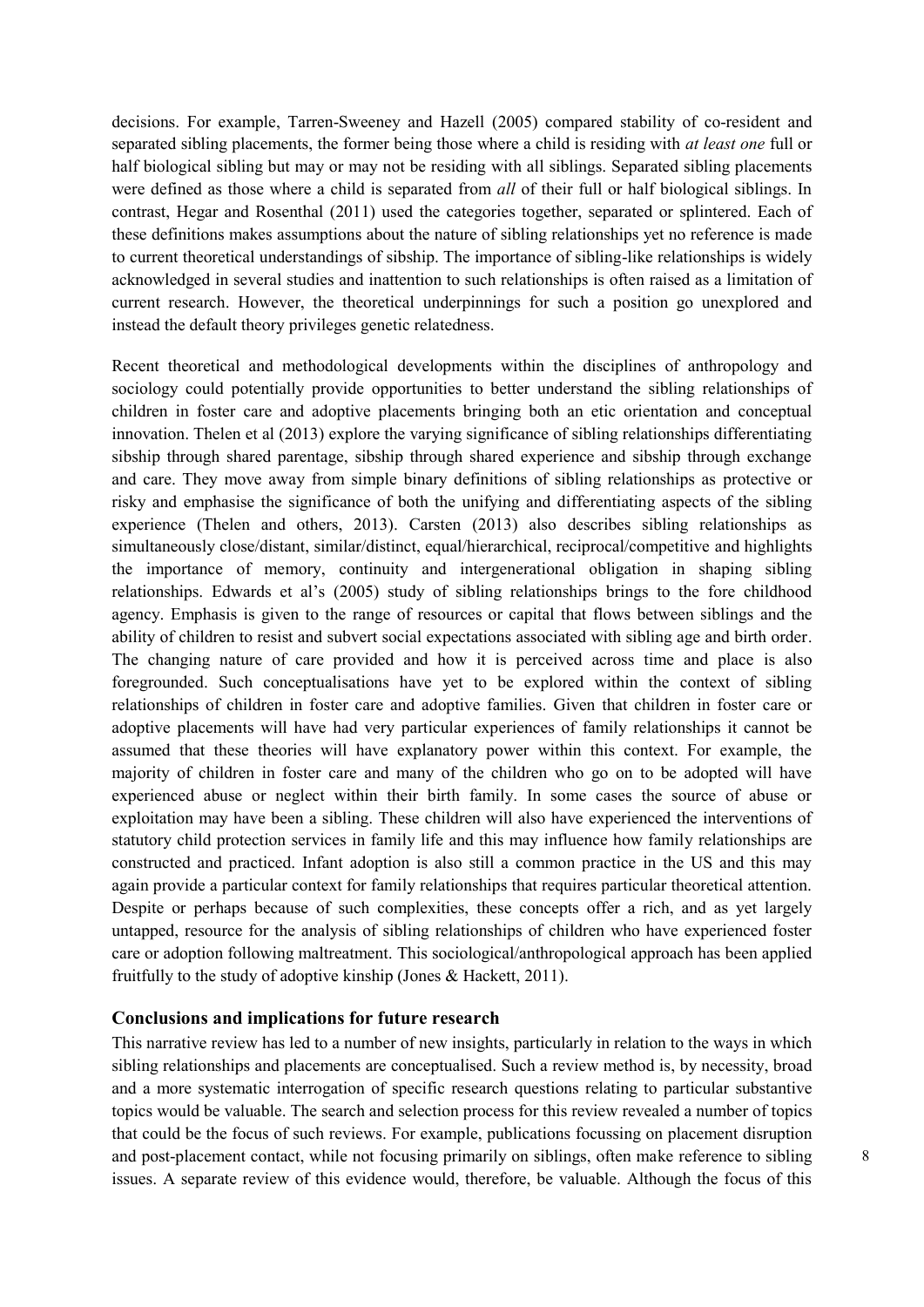review was on domestic adoption and non-kin foster care, several papers focused additionally on kinship care. Where this was the case, interesting differences often arose between kin and non-kin foster-care suggesting better outcomes for children in kinship care. A review of this literature in relation to sibling placements and sibling relationships would also be of value.

Given that research on siblings in adoption and fostering since 2004 broadly confirms Hegar's conclusion that co-placement of siblings appears to be protective in terms of placement stability, achieving permanence and child wellbeing and yet the ubiquity of sibling separation, some uncomfortable questions remain regarding the inability of the current system of out-of-home care to respond to the needs of children. In pursuing these questions, greater attention must be given to developing a knowledge-base around supporting sibling relationships regardless of placement type.

### **References**

Albert, V. N., & King, W. C. 2008. Survival analyses of the dynamics of sibling experiences in foster care. *Families in Society: The Journal of Contemporary Social Services*, 89(4), 533-541.

Angel, B. Ø. 2014. Foster Children's Sense of Sibling Belonging. *SAGE Open*, 4(1), 1-10.

Berge, Jerica M, Green, Kevin M, Grotevant, Harold D, & McRoy, Ruth G. 2006. Adolescent sibling narratives regarding contact in adoption. *Adoption Quarterly*, 9(2-3), 81-103.

Carsten, J. 2013. Afterword. In E. Alber, C. Coe & T. Thelen (Eds.), *The Anthropology of Sibling Relations* (pp. 192). New York: Palgrave Macmillan.

Cossar, J., & Neil, E. 2013. Making sense of siblings: connections and severances in post‐adoption contact. *Child & Family Social Work*, 18(1), 67-76.

Department of Health. 1989. *Children Act.* London: The Stationery Office.

Edwards, R, Hadfield, L, & Mauthner, M. 2005. *Children's Understanding of their Sibling Relationships*. London: National Children's Bureau.

Hegar, R. 2005. Sibling placement in foster care and adoption: An overview of international research. *Children and Youth Services Review*, 27, 717-739.

Hegar, R, & Rosenthal, J. A. 2011. Foster children placed with or separated from siblings: Outcomes based on a national sample. *Children and Youth Services Review*, 33(7), 1245-1253.

Green, B. N., Johnson, C. D., & Adams, A. 2006. Writing narrative literature reviews for peerreviewed journals: secrets of the trade. *Journal of Chiropractic Medicine*, 5(3): 101-117.

Hindle, D. 2007. Clinical research: a psychotherapeutic assessment model for siblings in care. *Journal of Child Psychotherapy*, 33(1), 70-93.

Hollows, A. & Nelson, P. 2006. Equity and pragmatism in judgement‐making about the placement of sibling groups. *Child & Family Social Work*, 11(4), 307-315.

James, S., Monn, A. R., Palinkas, L. A. & Leslie, L. K. 2008. Maintaining sibling relationships for children in foster and adoptive placements. *Children and Youth Services Review*, 30(1), 90-106.

Jones C. & Hackett S. 2011. The role of 'family practices' and 'displays of family' in the creation of adoptive kinship. *British Journal of Social Work* 41(1): 40-56.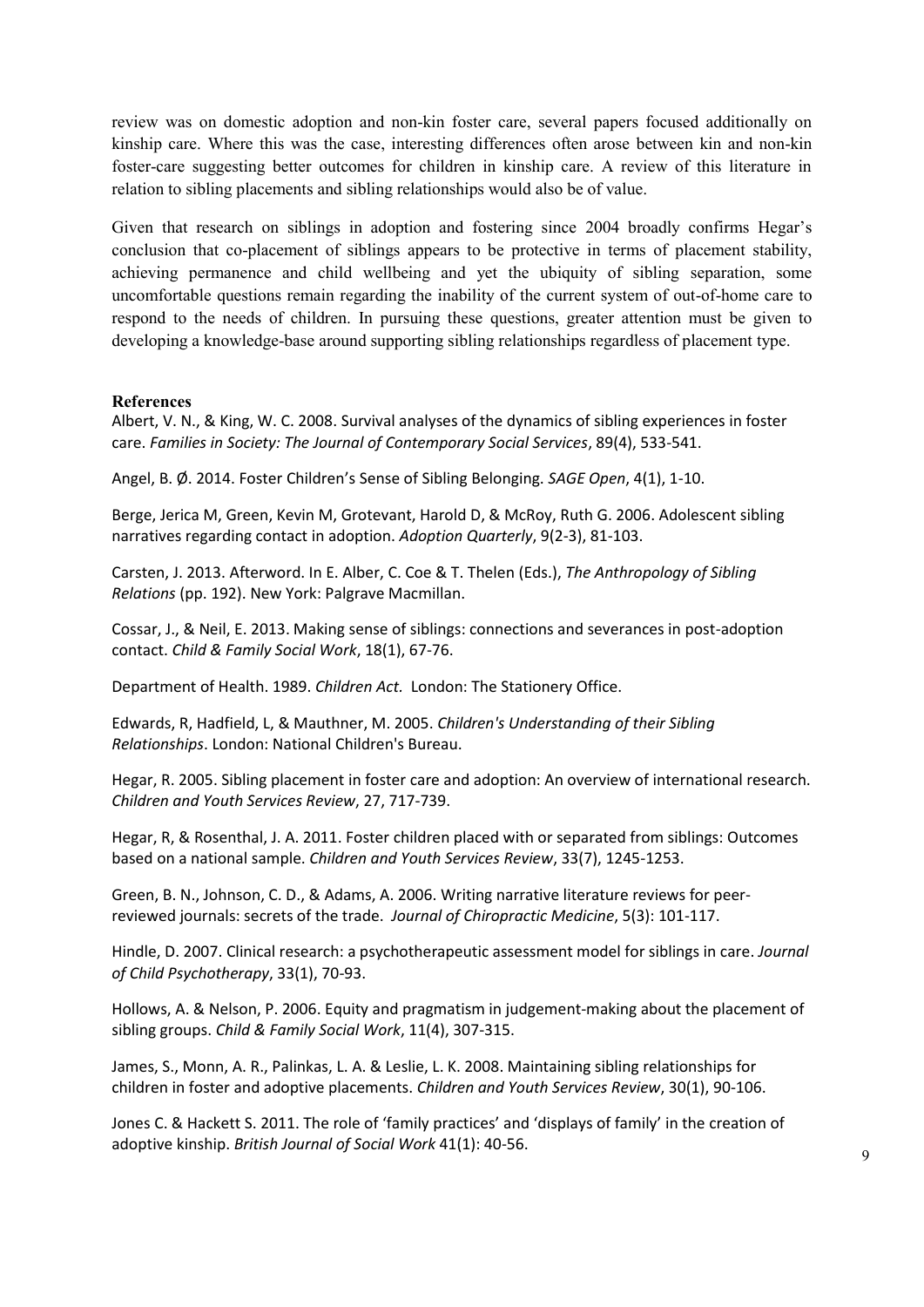Kosonen M. 1996. Maintaining sibling relationships—neglected dimension in child care practice. *British Journal of Social Work,* 26, 809-822.

Leathers, S. J. 2005. Separation from siblings: Associations with placement adaptation and outcomes among adolescents in long-term foster care. *Children and Youth Services Review*, 27(7), 793-819.

Lery, B., Shaw, T. V. & Magruder, J. 2005. Using administrative child welfare data to identify sibling groups. *Children and Youth Services Review*, 27, 783–791.

Linares, L O. 2006. An understudied form of intra-family violence: Sibling-to-sibling aggression among foster children. *Aggression and violent behavior*, 11(1), 95-109.

Linares, L O., Li, M., Shrout, P. E., Brody, G. H. & Pettit, G. S. 2007. Placement shift, sibling relationship quality, and child outcomes in foster care: a controlled study. *Journal of Family Psychology*, 21(4), 736.

Linares, L. O., Jimenez, J., Nesci, C., Pearson, E., Beller, S., Edwards, N., & Levin-Rector, A. 2014. Reducing Sibling Conflict in Maltreated Children Placed in Foster Homes. *Prevention science: the official journal of the Society for Prevention Research*. 39, 1-10.

Lundström, T. & Sallnäs, M. 2012. Sibling contact among Swedish children in foster and residential care—Out of home care in a family service system. *Children and Youth Services Review*, 34(2), 396- 402.

Mosek, A. 2014. The Quality of Sibling Relations Created through Fostering. Relational Child and Youth Care Practice, 26(3), 26-41.

Mullender, A. (ed.), 1999, We are family. Sibling relationships in placement and beyond. London: BAAF.

Neil, E. 1999. The sibling relationships of adopted children and patterns of contact after adoption. Adoption & Fostering, 23(1), 59-60.

Neil, E., Cossar, J., Jones, C., Lorgelly, P., & Young, J. 2011. *Supporting Direct Contact After Adoption*. London: BAAF.

Ofsted. 2012. *Children's care monitor 2011: children on the state of social care in England*. Manchester: Ofsted.

Rast J. & Rast J. E. 2014. Neighbor To Family: Supporting Sibling Groups in Foster Care. *Families in Society: The Journal of Contemporary Social Services*, 95(2), 83-91.

Rushton A, Dance C, Quinton D & Mayes D. 2001. *Siblings in Late Permanent Placements*. BAAF: London.

Samek, D. R, & Rueter, M. A. 2011. Associations between family communication patterns, sibling closeness, and adoptive status. . *Journal of Marriage and Family*, 73(5), 1015-1031.

Saunders, H. & Selwyn, J. 2011. *Adopting large sibling groups. The experiences of adopters and adoption agencies*. London: BAAF.

Scottish Government. 2009. *The Looked-After Children (Scotland) Regulations 2009*. Scottish Government: Edinburgh.